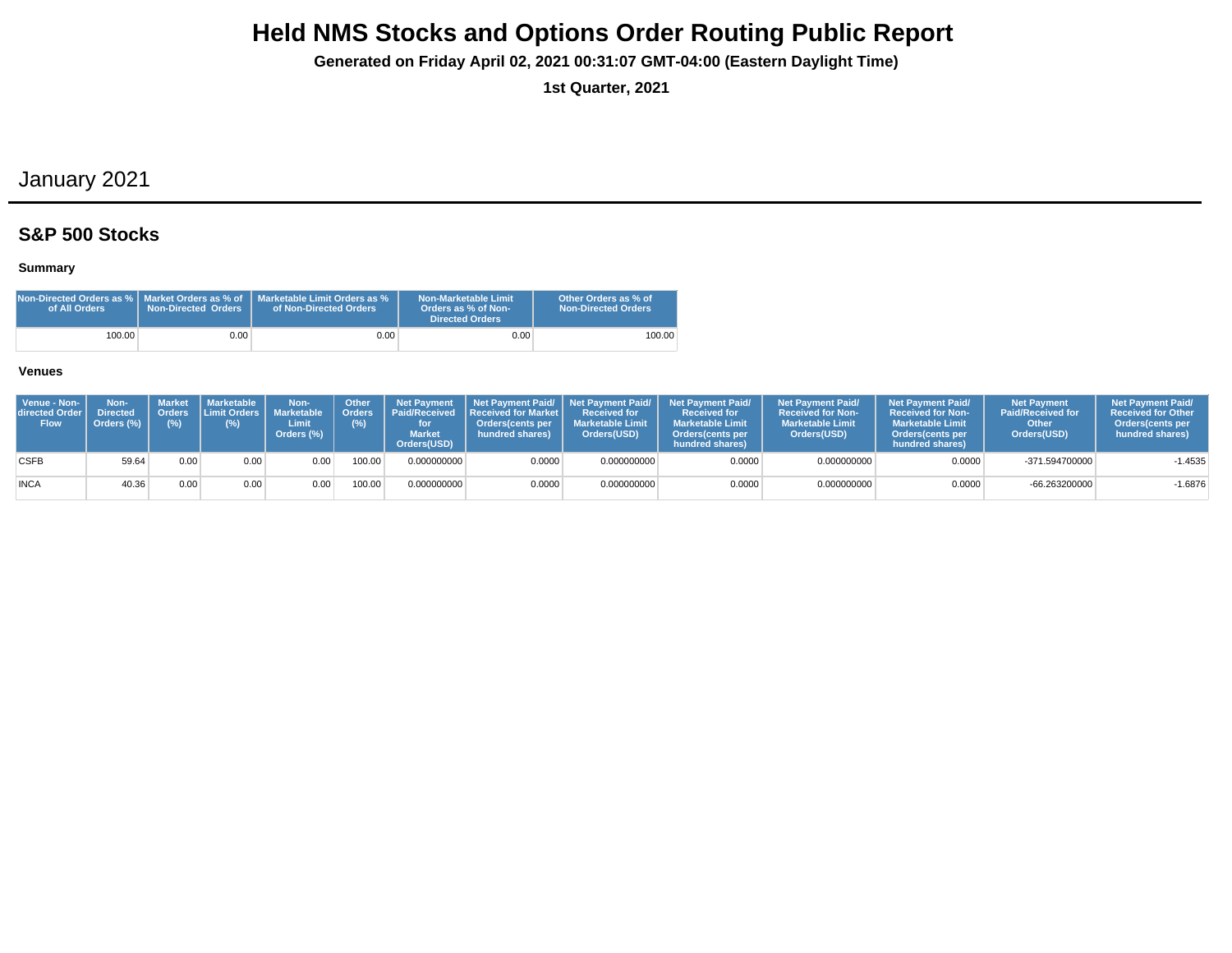**Generated on Friday April 02, 2021 00:31:07 GMT-04:00 (Eastern Daylight Time)**

**1st Quarter, 2021**

## January 2021

## **Non-S&P 500 Stocks**

#### **Summary**

| of All Orders | <b>Non-Directed Orders</b> | $\,$ Non-Directed Orders as % $\,$ Market Orders as % of $\,$ Marketable Limit Orders as % $\,$<br>of Non-Directed Orders | Non-Marketable Limit<br>Orders as % of Non-<br>Directed Orders | Other Orders as % of<br><b>Non-Directed Orders</b> |
|---------------|----------------------------|---------------------------------------------------------------------------------------------------------------------------|----------------------------------------------------------------|----------------------------------------------------|
| 100.00        | 0.00                       | 0.00 <sub>1</sub>                                                                                                         | 0.00                                                           | 100.00                                             |

| Venue - Non-<br>directed Order I<br><b>Flow</b> | Non-<br><b>Directed</b><br>Orders (%) | (% ) | Market   Marketable<br>Orders Limit Orders   Marketable<br>$(\%)$ | Non-<br>Limit<br>Orders (%) | Other<br>Orders<br>(%) | <b>Net Payment</b><br><b>Market</b><br>Orders(USD) | Paid/Received   Received for Market  <br>Orders(cents per<br>hundred shares) | <b>Received for</b><br><b>Marketable Limit</b><br>Orders(USD) | Net Payment Paid/ Net Payment Paid/ Net Payment Paid/<br><b>Received for</b><br><b>Marketable Limit</b><br>Orders (cents per<br>hundred shares) | <b>Net Payment Paid/</b><br><b>Received for Non-</b><br><b>Marketable Limit</b><br>Orders(USD) | <b>Net Payment Paid/</b><br><b>Received for Non-</b><br><b>Marketable Limit</b><br>Orders(cents per<br>hundred shares) | <b>Net Payment</b><br><b>Paid/Received for</b><br>Other<br>Orders(USD) | <b>Net Payment Paid/</b><br><b>Received for Other</b><br><b>Orders</b> (cents per<br>hundred shares) |
|-------------------------------------------------|---------------------------------------|------|-------------------------------------------------------------------|-----------------------------|------------------------|----------------------------------------------------|------------------------------------------------------------------------------|---------------------------------------------------------------|-------------------------------------------------------------------------------------------------------------------------------------------------|------------------------------------------------------------------------------------------------|------------------------------------------------------------------------------------------------------------------------|------------------------------------------------------------------------|------------------------------------------------------------------------------------------------------|
| <b>CSFB</b>                                     | 79.18                                 | 0.00 | 0.00                                                              | 0.00                        | 100.00                 | 0.000000000                                        | 0.0000                                                                       | 0.000000000                                                   | 0.0000                                                                                                                                          | 0.000000000                                                                                    | 0.0000                                                                                                                 | -3278.654300000                                                        | $-10.0473$                                                                                           |
| <b>INCA</b>                                     | 20.82                                 | 0.00 | 0.00                                                              | 0.00                        | 100.00                 | 0.000000000                                        | 0.0000                                                                       | 0.000000000                                                   | 0.0000                                                                                                                                          | 0.000000000                                                                                    | 0.0000                                                                                                                 | -1284.823100000                                                        | $-10.3785$                                                                                           |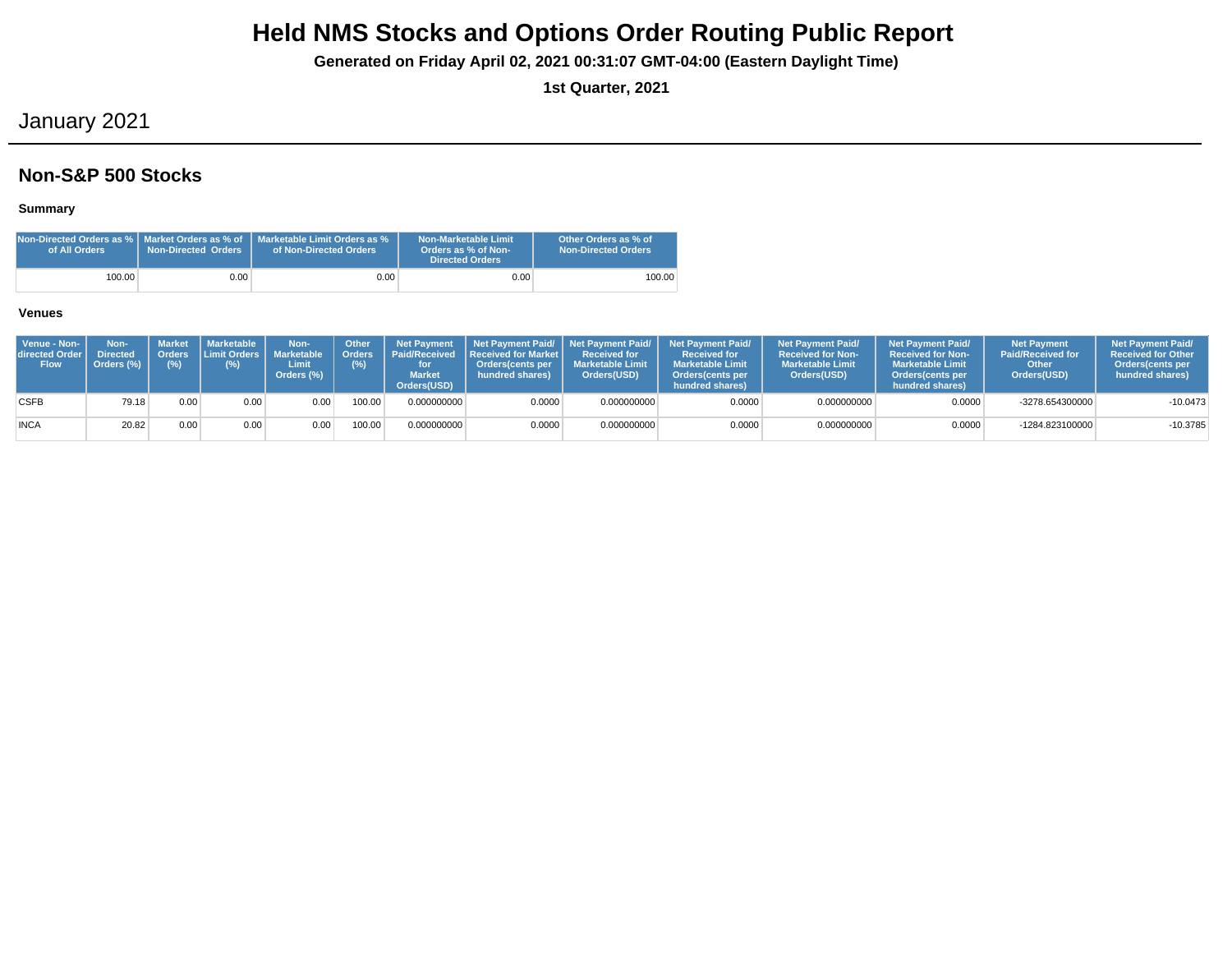**Generated on Friday April 02, 2021 00:31:07 GMT-04:00 (Eastern Daylight Time)**

**1st Quarter, 2021**

# February 2021

## **S&P 500 Stocks**

### **Summary**

| Non-Directed Orders as %   Market Orders as % of<br>of All Orders | <b>Non-Directed Orders</b> | Marketable Limit Orders as %<br>of Non-Directed Orders | Non-Marketable Limit<br>Orders as % of Non-<br>Directed Orders | Other Orders as % of<br>Non-Directed Orders |
|-------------------------------------------------------------------|----------------------------|--------------------------------------------------------|----------------------------------------------------------------|---------------------------------------------|
| 100.00                                                            | 0.00                       | $0.00 -$                                               | 0.00                                                           | 100.00                                      |

| Venue - Non-<br>directed Order I<br><b>Flow</b> | Non-<br><b>Directed</b><br>Orders (%) | (% ) | Market   Marketable<br>L Orders I Limit Orders I I<br>(%) | Non-<br>Marketable<br>Limit<br>Orders (%) | <b>Other</b><br>(%) | <b>Net Payment</b><br><b>Market</b><br>Orders(USD) | Orders   Paid/Received   Received for Market  <br>Orders(cents per<br>hundred shares) | <b>Received for</b><br><b>Marketable Limit</b><br>Orders(USD) | Net Payment Paid/ Net Payment Paid/ Net Payment Paid/<br><b>Received for</b><br><b>Marketable Limit</b><br>Orders(cents per<br>hundred shares) | <b>Net Payment Paid/</b><br><b>Received for Non-</b><br><b>Marketable Limit</b><br>Orders(USD) | <b>Net Payment Paid/</b><br><b>Received for Non-</b><br><b>Marketable Limit</b><br><b>Orders</b> (cents per<br>hundred shares) | <b>Net Payment</b><br><b>Paid/Received for</b><br>Other<br>Orders(USD) | <b>Net Payment Paid/</b><br><b>Received for Other</b><br><b>Orders</b> (cents per<br>hundred shares) |
|-------------------------------------------------|---------------------------------------|------|-----------------------------------------------------------|-------------------------------------------|---------------------|----------------------------------------------------|---------------------------------------------------------------------------------------|---------------------------------------------------------------|------------------------------------------------------------------------------------------------------------------------------------------------|------------------------------------------------------------------------------------------------|--------------------------------------------------------------------------------------------------------------------------------|------------------------------------------------------------------------|------------------------------------------------------------------------------------------------------|
| <b>CSFB</b>                                     | 49.01                                 | 0.00 | 0.00                                                      | 0.00                                      | 100.00              | 0.000000000                                        | 0.0000                                                                                | 0.000000000                                                   | 0.0000                                                                                                                                         | 0.000000000                                                                                    | 0.0000                                                                                                                         | 648.709000000                                                          | 1.6121                                                                                               |
| <b>INCA</b>                                     | 50.99                                 | 0.00 | 0.00                                                      | 0.00 <sub>1</sub>                         | 00.00               | 0.000000000                                        | 0.0000                                                                                | 0.000000000                                                   | 0.0000                                                                                                                                         | 0.000000000                                                                                    | 0.0000                                                                                                                         | $-126.936300000$                                                       | $-5.1688$                                                                                            |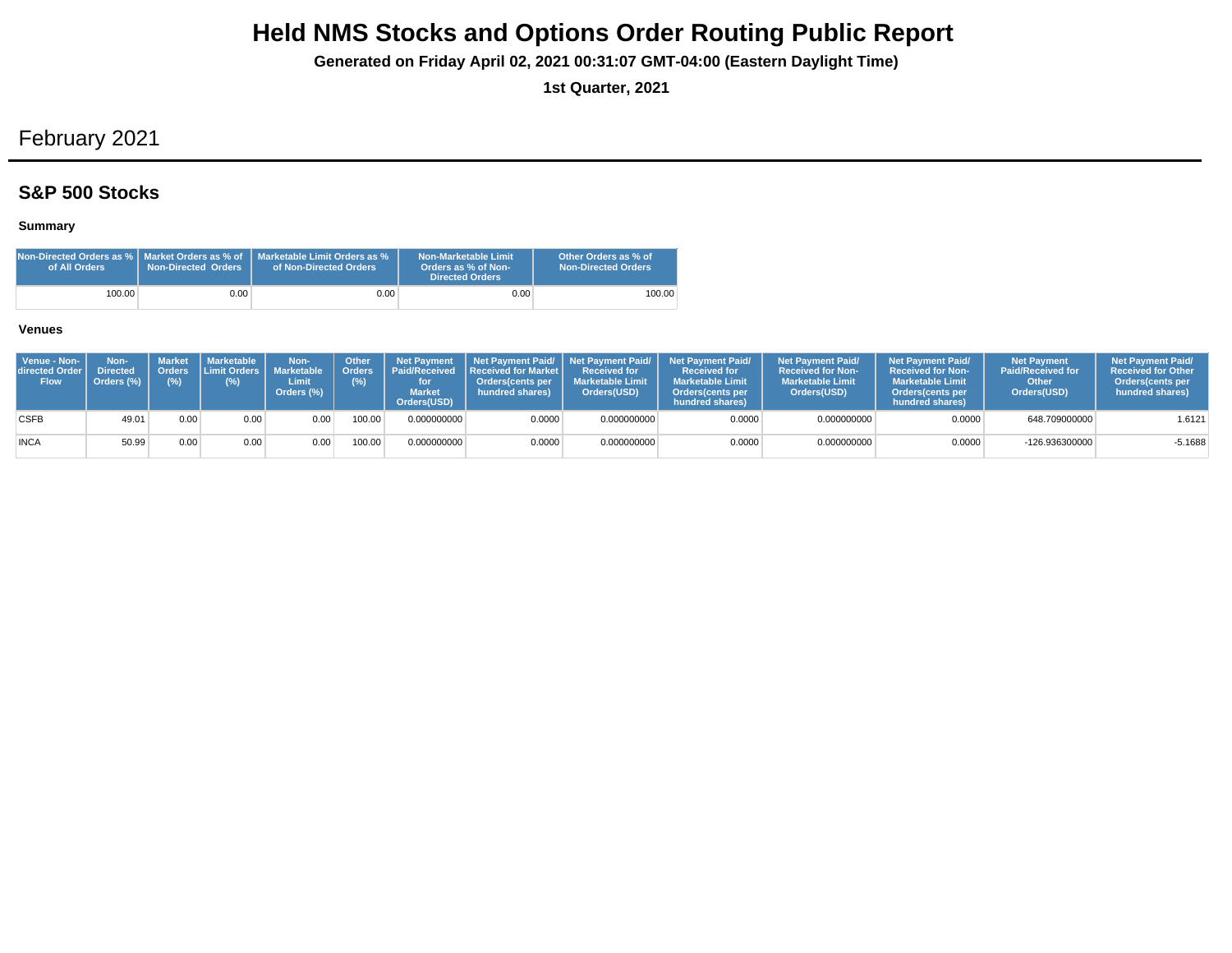**Generated on Friday April 02, 2021 00:31:07 GMT-04:00 (Eastern Daylight Time)**

**1st Quarter, 2021**

# February 2021

## **Non-S&P 500 Stocks**

### **Summary**

| of All Orders | <b>Non-Directed Orders</b> | $\,$ Non-Directed Orders as % $\,$ Market Orders as % of $\,$ Marketable Limit Orders as % $\,$<br>of Non-Directed Orders | Non-Marketable Limit<br>Orders as % of Non-<br>Directed Orders | Other Orders as % of<br><b>Non-Directed Orders</b> |
|---------------|----------------------------|---------------------------------------------------------------------------------------------------------------------------|----------------------------------------------------------------|----------------------------------------------------|
| 100.00        | 0.00                       | 0.00 <sub>1</sub>                                                                                                         | 0.00                                                           | 100.00                                             |

| Venue - Non-<br>directed Order I<br><b>Flow</b> | Non-<br><b>Directed</b><br>Orders (%) | Orders<br>$(\%)$ | Market   Marketable<br><b>ILimit Orders I</b><br>(%) | Non-<br><b>Marketable</b><br>Limit<br>Orders (%) | <b>Other</b><br>Orders <sup>'</sup><br>(%) | <b>Net Payment</b><br><b>Market</b><br>Orders(USD) | Paid/Received Received for Market I<br><b>Orders</b> (cents per<br>hundred shares) | <b>Received for</b><br><b>Marketable Limit</b><br>Orders(USD) | Net Payment Paid/ Net Payment Paid/ Net Payment Paid/<br><b>Received for</b><br><b>Marketable Limit</b><br>Orders (cents per<br>hundred shares) | <b>Net Payment Paid/</b><br><b>Received for Non-</b><br><b>Marketable Limit</b><br>Orders(USD) | <b>Net Payment Paid/</b><br><b>Received for Non-</b><br><b>Marketable Limit</b><br><b>Orders</b> (cents per<br>hundred shares) | <b>Net Payment</b><br><b>Paid/Received for</b><br>Other<br>Orders(USD) | <b>Net Payment Paid/</b><br><b>Received for Other</b><br>Orders (cents per<br>hundred shares) |
|-------------------------------------------------|---------------------------------------|------------------|------------------------------------------------------|--------------------------------------------------|--------------------------------------------|----------------------------------------------------|------------------------------------------------------------------------------------|---------------------------------------------------------------|-------------------------------------------------------------------------------------------------------------------------------------------------|------------------------------------------------------------------------------------------------|--------------------------------------------------------------------------------------------------------------------------------|------------------------------------------------------------------------|-----------------------------------------------------------------------------------------------|
| <b>CSFB</b>                                     | 80.21                                 | 0.00             | 0.00                                                 | 0.00                                             | 100.00                                     | 0.000000000                                        | 0.0000                                                                             | 0.000000000                                                   | 0.0000                                                                                                                                          | 0.000000000                                                                                    | 0.0000                                                                                                                         | -1961.129600000                                                        | $-8.9927$                                                                                     |
| <b>INCA</b>                                     | 19.79                                 | 0.00             | 0.00                                                 | 0.00                                             | 100.00                                     | 0.000000000                                        | 0.0000                                                                             | 0.000000000                                                   | 0.0000                                                                                                                                          | 0.000000000                                                                                    | 0.0000                                                                                                                         | -103.613100000                                                         | $-5.7061$                                                                                     |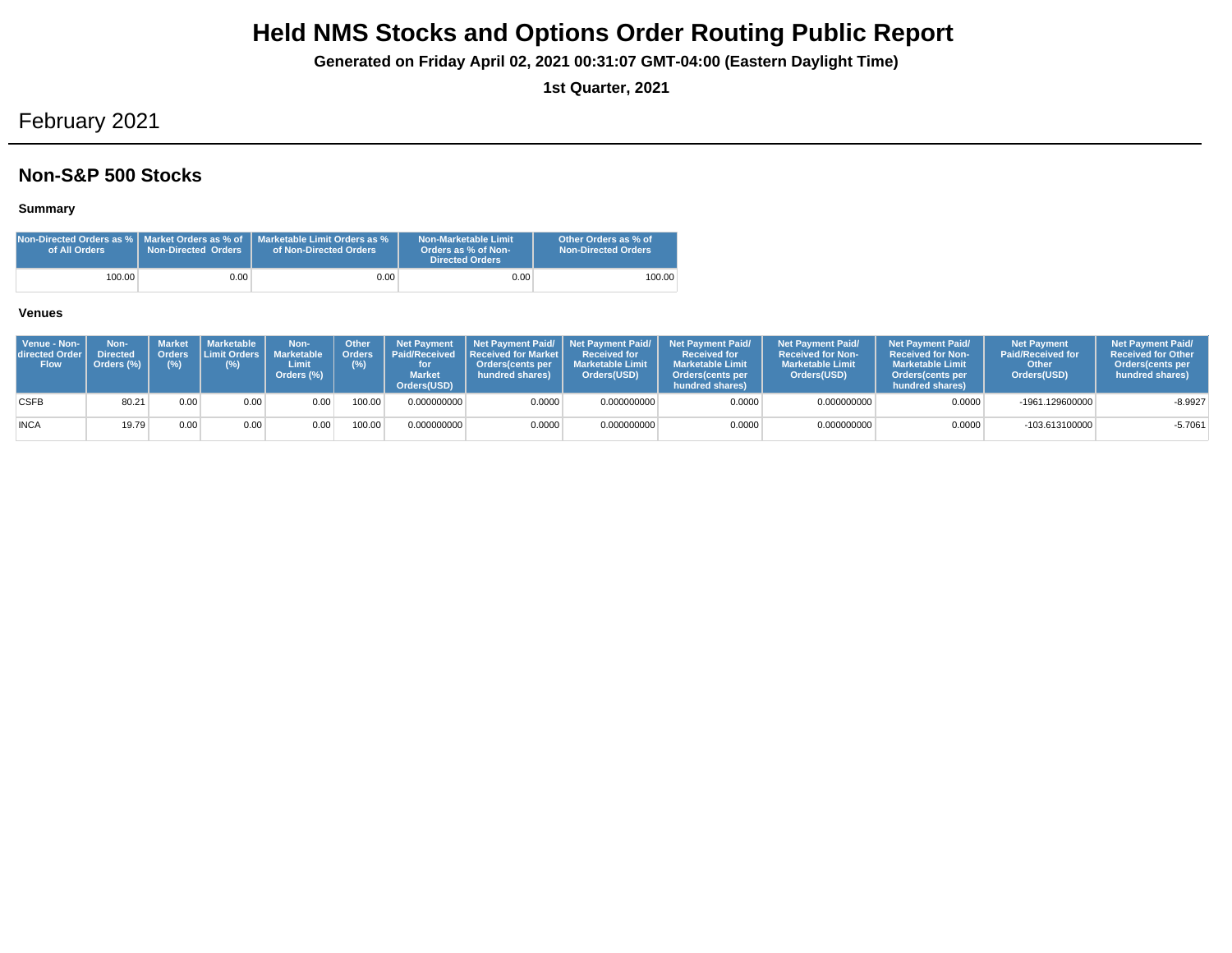**Generated on Friday April 02, 2021 00:31:07 GMT-04:00 (Eastern Daylight Time)**

**1st Quarter, 2021**

# March 2021

## **S&P 500 Stocks**

### **Summary**

| Non-Directed Orders as %   Market Orders as % of $\,$ '<br>of All Orders | <b>Non-Directed Orders</b> | Marketable Limit Orders as %<br>of Non-Directed Orders | Non-Marketable Limit<br>Orders as % of Non-<br><b>Directed Orders</b> | Other Orders as % of<br>Non-Directed Orders |
|--------------------------------------------------------------------------|----------------------------|--------------------------------------------------------|-----------------------------------------------------------------------|---------------------------------------------|
| 100.00                                                                   | 0.00 <sub>1</sub>          | 0.00 <sub>1</sub>                                      | 0.00                                                                  | 100.00                                      |

| Venue - Non-<br>directed Order<br><b>Flow</b> | Non-<br><b>Directed</b><br>Orders (%) | <b>Market</b><br>(%) | <b>I</b> Marketable I<br>Orders Limit Orders I<br>(%) | Non-<br><b>Marketable</b><br>Limit<br>Orders (%) | Other<br>(%) | <b>Net Payment</b><br>Orders   Paid/Received<br><b>Market</b><br>Orders(USD) | <b>Received for Market L</b><br>Orders cents per<br>hundred shares) | Received for<br><b>Marketable Limit</b><br>Orders(USD) | Net Payment Paid/ Net Payment Paid/ Net Payment Paid/<br><b>Received for</b><br><b>Marketable Limit</b><br><b>Orders</b> (cents per<br>hundred shares) | <b>Net Payment Paid/</b><br><b>Received for Non-</b><br><b>Marketable Limit</b><br>Orders(USD) | <b>Net Payment Paid/</b><br>Received for Non-<br><b>Marketable Limit</b><br><b>Orders</b> (cents per<br>hundred shares) | <b>Net Payment</b><br><b>Paid/Received for</b><br>Other<br>Orders(USD) | <b>Net Payment Paid/</b><br><b>Received for Other</b><br><b>Orders</b> (cents per<br>hundred shares) |
|-----------------------------------------------|---------------------------------------|----------------------|-------------------------------------------------------|--------------------------------------------------|--------------|------------------------------------------------------------------------------|---------------------------------------------------------------------|--------------------------------------------------------|--------------------------------------------------------------------------------------------------------------------------------------------------------|------------------------------------------------------------------------------------------------|-------------------------------------------------------------------------------------------------------------------------|------------------------------------------------------------------------|------------------------------------------------------------------------------------------------------|
| <b>CSFB</b>                                   | 58.8'                                 | 0.00                 | 0.00                                                  | 0.00                                             | 100.00       | 0.000000000                                                                  | 0.0000                                                              | 0.000000000                                            | 0.0000                                                                                                                                                 | 0.000000000                                                                                    | 0.0000                                                                                                                  | $-852.866500000$                                                       | $-4.5762$                                                                                            |
| <b>INCA</b>                                   | 41.19                                 | 0.00                 | 0.00                                                  | 0.00                                             | 100.00       | 0.000000000                                                                  | 0.0000                                                              | 0.000000000                                            | 0.0000                                                                                                                                                 | 0.000000000                                                                                    | 0.0000                                                                                                                  | -299.816000000                                                         | $-7.7197$                                                                                            |